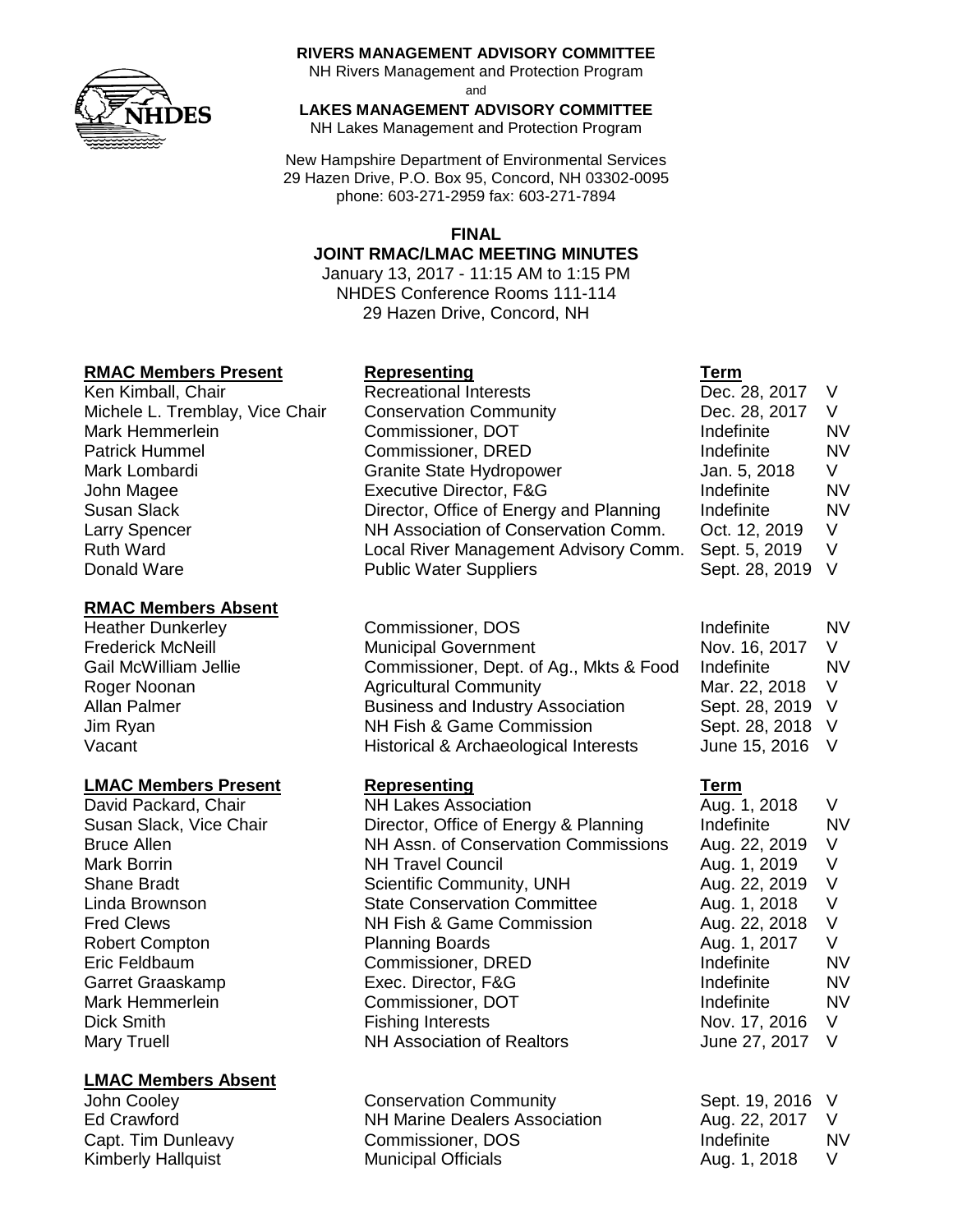| Frank Lemay<br>Bob Wolff/David Rousseau | NH Business and Industry Assn.<br>Commissioner, Dept. of Agr., Mkts & Food Indefinite | July 8, 2019 | V<br><b>NV</b> |
|-----------------------------------------|---------------------------------------------------------------------------------------|--------------|----------------|
| <b>NHDES Staff Present</b>              |                                                                                       |              |                |
| Kathryn Black                           | Rivers and Lakes Programs Assistant                                                   |              |                |
| Ted Diers (on phone)                    | Watershed Management Bureau                                                           |              |                |
| Melissa Doperalski                      | Watershed Management Bureau                                                           |              |                |
| Wayne Ives                              | Instream Flow Program                                                                 |              |                |
| <b>Steve Landry</b>                     | <b>Watershed Assistance</b>                                                           |              |                |
| <b>Tracie Sales</b>                     | Rivers and Lakes Programs Manager                                                     |              |                |

**Guests**

Larry Sunderland Former LMAC Member

### **Meeting Was Called to Order**

RMAC Chair Ken Kimball opened the meeting at 11:15 AM.

#### **I. Introductions/Announcements**

1) Introductions

RMAC Chair Kimball asked everyone to introduce themselves. Tracie welcomed new member Mark Borrin, representing the tourism industry on the LMAC, and Kathy Black, the new Rivers and Lakes Programs Assistant.

### 2) Budget, NHDES Leadership, and Watershed Restructuring Update

Ted Diers noted that we are awaiting the appointment of a new Commissioner, until then Assistant Commissioner Clark Freise will serve as the acting Commissioner. Sarah Yuhas Kirn of the Oil Remediation and Compliance Bureau is acting as the Assistant Commissioner.

Relative to the General Funded Rivers and Lakes Programs, the Governor asked NHDES to submit a base budget for FY2018 and FY2019 level with FY2017, and then to prioritize the 2018/19 proposed budget increases. The new staff planned for the Instream Flow Program is a high priority increase. There is no indication of drastic cuts. On the federal side, future funding is unknown. The Watershed Management Bureau is 90% federally funded so it is not known if there will be any changes as a result of the new presidential administration.

The Watershed Management Bureau is reorganizing from seven sections to four, bringing the Rivers and Lakes Programs as a subsection under the Watershed Assistance Section (WAS). WAS works on non-point source pollution, dam removals, and habitat restoration, and is led by Steve Landry.

### **II. Status of New Hampshire's Current Drought**

Brandon Kernen from the Drinking Water and Groundwater Bureau talked about the impact of the drought as well as resources for tracking it, including NHDES' [Drought Management](http://www.des.nh.gov/organization/divisions/water/dam/drought/index.htm) webpage, which provides water conservation information, drought guidance, and well replacement loan information. Current legislation, HB 173, proposes to apply drought restrictions to all discretionary water uses, with the idea of restricting watering of all lawns, not just residential lawns. The economic impacts of the drought are being tracked with a Drought Impact Reporting Application. In October, NH's rivers were at historic low flows and the Exeter and Spicket Rivers stopped flowing. Fire danger was also elevated in 2016 with the total number of acres burned more than twice that of 2015. Currently, the [US Drought Monitor](http://droughtmonitor.unl.edu/Home.aspx) lists southeast NH's drought as severe which is a slight improvement. In 2016, water restrictions and bans were used by 180 towns and water systems. On September 16<sup>th</sup> the Governor hosted a state-wide conference call with municipal officials, health officers, and emergency response officials to review the status of the drought and steps to take to deal with the drought. The Legislature was briefed on the status of the drought in October.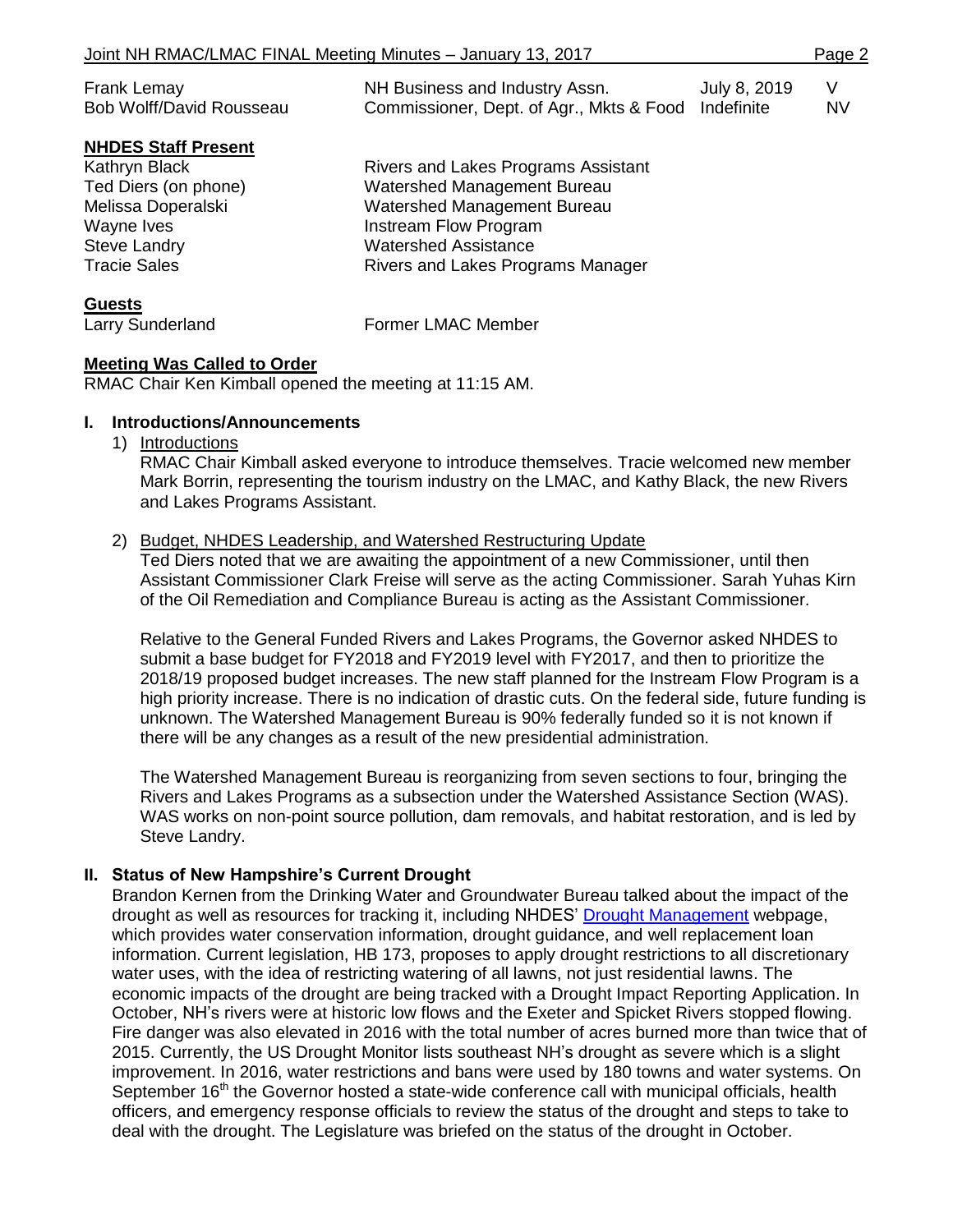### **III. NHDES Rules Update**

#### 1) RMPP Rules - Env-Wq 1800

The Rivers Program rules public hearing is January  $13<sup>th</sup>$  at 3:30. The rules govern the nomination of a river into the program, and revisions incorporate changes made to RSA 483 and replace the point system with heavier emphasis on the recommendations made by the RMAC. Gov. Sununu put a hold on the adoption or readoption of most rules and this will delay the approval of the River Rules. In the meantime, the older version of the rules remains in effect. RMPP has until May 1 to get the rules approved. The Governor should lift the moratorium on approvals by the end of March.

### 2) Shoreland Program Rules – Env-Wq 1400

Adopted. At the October meeting we discussed how the Shoreland rules initial proposal required that local advisory committees (LAC) would receive only notification of a permit application and not the application itself. The final rule corrects the change made in the initial proposal and again requires that the application be sent to the appropriate LAC. The second change to the rule requires construction fencing be used to outline the area of temporary impact on all projects in which mechanized equipment is being used.

## 3) Water Quality Rules – Env-Wq 1700

Adopted. The primary changes were to meet EPA's new limits on toxics, which mostly affects wastewater treatment facilities. There were no significant changes between the initial proposal and the final rules. Contact Gregg Comstock if you have specific questions on the changes.

#### **IV. Instream Flow Program Update**

Wayne Ives began by stating that while we are still in a severe drought, stream flow has improved recently due to rain and snow melt. The river flow chart shows not only the drought, but also the water that was released periodically to the Lamprey River during the summer and fall to reestablish historical flow patterns. Due to the drought, the Pawtuckaway Lake draw down was delayed two weeks until October 25<sup>th</sup>.

### 1) Instream Flow Rulemaking

Wayne explained that a third meeting was held on October 19, 2016 to discuss the proposed draft ISF rules and solicit public comment and input. These comments pertained to consumptive water users upstream of Designated Rivers, the notifications process, and the *de minimus* clause, among others. The last public meeting planned for January will be rescheduled to a later date to allow time to create language for enforcement and determine how to apply the Env-Wq 2101 water conservation rules to water users governed under the ISF program. This meeting will cover changes to the implementation process resulting from the recent statute changes, enforcement language, and the waiver process. A fifth public meeting may be needed to bring the three sections of rules discussed previously together.

### 2) Program Development

a. Target Fish Community Assessments

Proposals are due 1/17/2017, interviews start 1/23/2017, and work is planned to start in February or March. The project involves identifying species of fish that should be in designated rivers by comparing them to the fish communities found in similar, high quality, river segments. The Target Fish Community assessments will be used to set Protected Instream Flows for the designated rivers, and to ultimately assess the success of the ISF program.

### b. Flow Data Development

This project involves developing stream flow data for areas that do not have gages. The first step involves using the Flow Estimation Method developed by a contractor to estimate stream flow for areas with existing data and analyze how well the method works. Once the method is approved, it will be applied to areas without gage data. This project will focus on